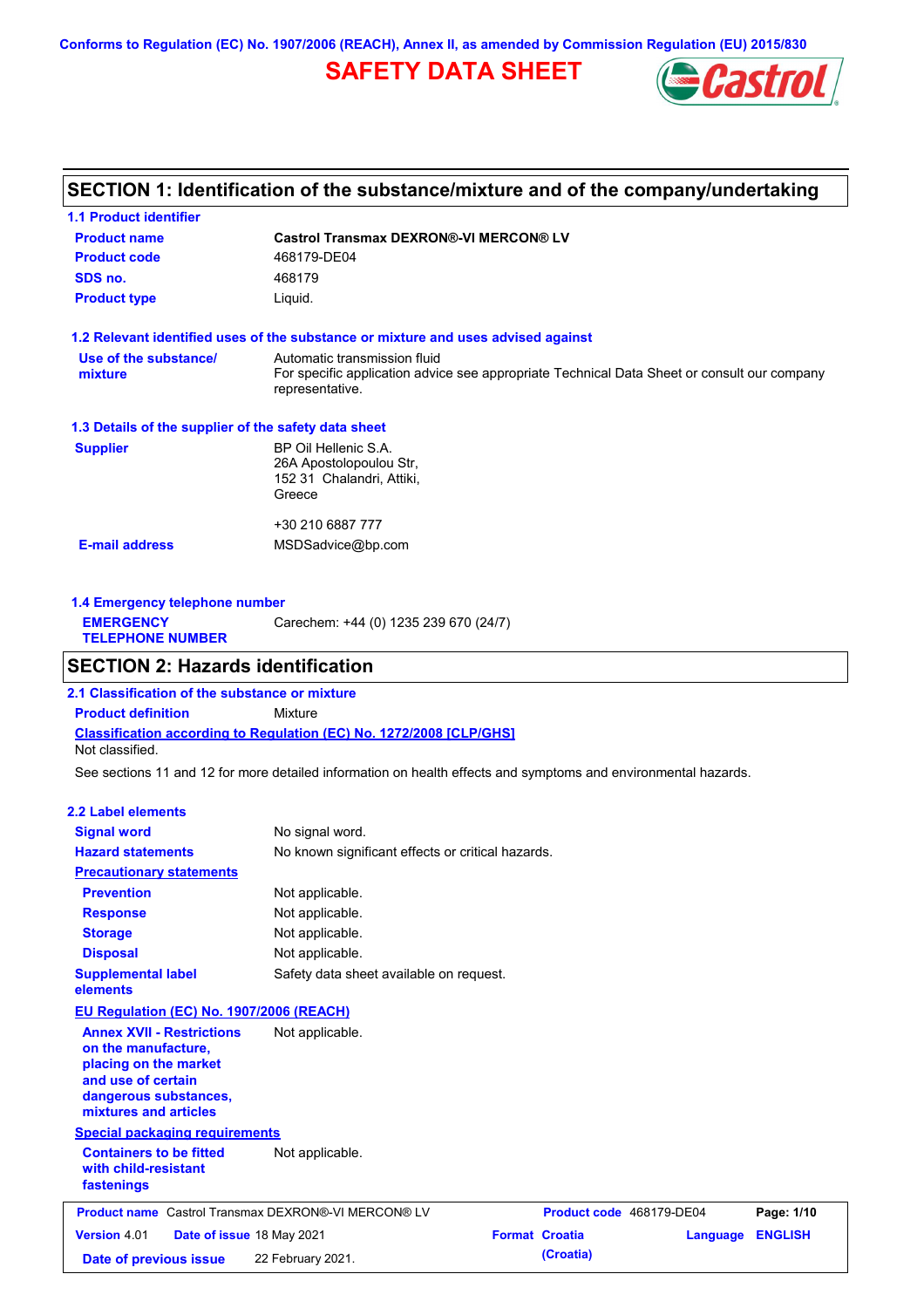## **SECTION 2: Hazards identification**

**Tactile warning of danger** Not applicable.

### **2.3 Other hazards**

**Results of PBT and vPvB assessment**

Product does not meet the criteria for PBT or vPvB according to Regulation (EC) No. 1907/2006, Annex XIII.

**Product meets the criteria for PBT or vPvB according to Regulation (EC) No. 1907/2006, Annex XIII**

This mixture does not contain any substances that are assessed to be a PBT or a vPvB.

## **SECTION 3: Composition/information on ingredients**

## **3.2 Mixtures**

Highly refined base oil (IP 346 DMSO extract < 3%). Proprietary performance additives. Distillates (petroleum), hydrotreated light paraffinic REACH #: 01-2119487077-29 EC: 265-158-7 CAS: 64742-55-8 Index: 649-468-00-3 ≥25 - ≤50 Asp. Tox. 1, H304 [1] [2] 2-Propenoic acid, 2-methyl-, butyl ester, polymer with N-[3- (dimethylamino)propyl]-2-methyl-2-propenamide, dodecyl 2-methyl-2-propenoate, eicosyl 2-methyl-2-propenoate, hexadecyl 2-methyl-2-propenoate and octadecyl 2-methyl-2-propenoate CAS: 176487-46-0 ≤3 Eye Irrit. 2, H319 [1] Lubricating oils (petroleum), C15-30, hydrotreated neutral oil-based REACH #: 01-2119474878-16 EC: 276-737-9 CAS: 72623-86-0 Index: 649-482-00-X Asp. Tox. 1, H304 [1] [2] 2,5-Pyrrolidinedione, 3-C18-24-alkenyl EC: 295-099-2 derivs. CAS: 91783-21-0 ≤3 Aquatic Chronic 4, H413 [1] **Product/ingredient name % Regulation (EC) No. Identifiers Type 1272/2008 [CLP]** Mixture **Product definition**

**See Section 16 for the full text of the H statements declared above.**

### Type

[1] Substance classified with a health or environmental hazard

[2] Substance with a workplace exposure limit

[3] Substance meets the criteria for PBT according to Regulation (EC) No. 1907/2006, Annex XIII

[4] Substance meets the criteria for vPvB according to Regulation (EC) No. 1907/2006, Annex XIII

[5] Substance of equivalent concern

[6] Additional disclosure due to company policy

Occupational exposure limits, if available, are listed in Section 8.

## **SECTION 4: First aid measures**

## **4.1 Description of first aid measures**

| Eye contact                       | In case of contact, immediately flush eyes with plenty of water for at least 15 minutes. Eyelids<br>should be held away from the eyeball to ensure thorough rinsing. Check for and remove any<br>contact lenses. Get medical attention if irritation develops. |
|-----------------------------------|----------------------------------------------------------------------------------------------------------------------------------------------------------------------------------------------------------------------------------------------------------------|
| <b>Skin contact</b>               | Flush contaminated skin with plenty of water. Remove contaminated clothing and shoes.<br>Wash clothing before reuse. Clean shoes thoroughly before reuse. Get medical attention if<br>irritation develops.                                                     |
| <b>Inhalation</b>                 | If inhaled, remove to fresh air. In case of inhalation of decomposition products in a fire,<br>symptoms may be delayed. The exposed person may need to be kept under medical<br>surveillance for 48 hours. Get medical attention if symptoms occur.            |
| <b>Ingestion</b>                  | Do not induce vomiting unless directed to do so by medical personnel. Get medical attention if<br>symptoms occur.                                                                                                                                              |
| <b>Protection of first-aiders</b> | No action shall be taken involving any personal risk or without suitable training.                                                                                                                                                                             |

### **4.2 Most important symptoms and effects, both acute and delayed**

|                        | <b>Product name</b> Castrol Transmax DEXRON®-VI MERCON® LV | <b>Product code</b> 468179-DE04 |                         | Page: 2/10 |
|------------------------|------------------------------------------------------------|---------------------------------|-------------------------|------------|
| <b>Version</b> 4.01    | Date of issue 18 May 2021                                  | <b>Format Croatia</b>           | <b>Language ENGLISH</b> |            |
| Date of previous issue | 22 February 2021.                                          | (Croatia)                       |                         |            |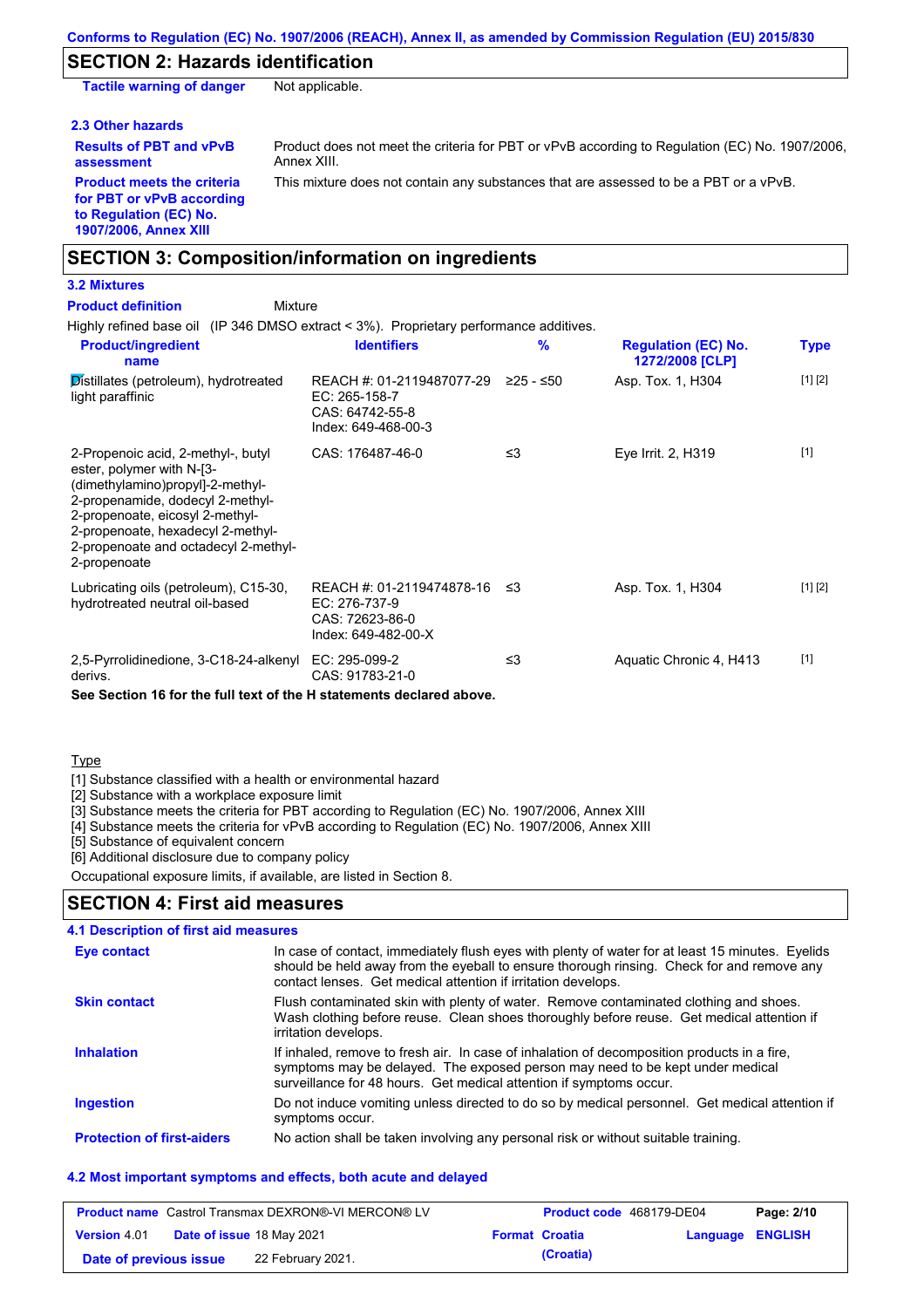# **SECTION 4: First aid measures**

|                                       | See Section 11 for more detailed information on health effects and symptoms.                                        |
|---------------------------------------|---------------------------------------------------------------------------------------------------------------------|
| <b>Potential acute health effects</b> |                                                                                                                     |
| <b>Inhalation</b>                     | Exposure to decomposition products may cause a health hazard. Serious effects may be<br>delayed following exposure. |
| <b>Ingestion</b>                      | No known significant effects or critical hazards.                                                                   |
| <b>Skin contact</b>                   | No known significant effects or critical hazards.                                                                   |
| <b>Eye contact</b>                    | No known significant effects or critical hazards.                                                                   |
|                                       | Delayed and immediate effects as well as chronic effects from short and long-term exposure                          |
| <b>Inhalation</b>                     | Overexposure to the inhalation of airborne droplets or aerosols may cause irritation of the<br>respiratory tract.   |
| <b>Ingestion</b>                      | Ingestion of large quantities may cause nausea and diarrhoea.                                                       |
| <b>Skin contact</b>                   | Prolonged or repeated contact can defat the skin and lead to irritation and/or dermatitis.                          |
| Eye contact                           | Potential risk of transient stinging or redness if accidental eye contact occurs.                                   |
|                                       |                                                                                                                     |

**4.3 Indication of any immediate medical attention and special treatment needed**

**Notes to physician** Treatment should in general be symptomatic and directed to relieving any effects. In case of inhalation of decomposition products in a fire, symptoms may be delayed. The exposed person may need to be kept under medical surveillance for 48 hours.

# **SECTION 5: Firefighting measures**

| 5.1 Extinguishing media                                                                                                                                                                                           |                                                                                                                                                                                                                                                                                                                                                                   |  |  |
|-------------------------------------------------------------------------------------------------------------------------------------------------------------------------------------------------------------------|-------------------------------------------------------------------------------------------------------------------------------------------------------------------------------------------------------------------------------------------------------------------------------------------------------------------------------------------------------------------|--|--|
| <b>Suitable extinguishing</b><br>media                                                                                                                                                                            | In case of fire, use foam, dry chemical or carbon dioxide extinguisher or spray.                                                                                                                                                                                                                                                                                  |  |  |
| <b>Unsuitable extinguishing</b><br>media                                                                                                                                                                          | Do not use water jet. The use of a water jet may cause the fire to spread by splashing the<br>burning product.                                                                                                                                                                                                                                                    |  |  |
| 5.2 Special hazards arising from the substance or mixture                                                                                                                                                         |                                                                                                                                                                                                                                                                                                                                                                   |  |  |
| <b>Hazards from the</b><br>substance or mixture                                                                                                                                                                   | In a fire or if heated, a pressure increase will occur and the container may burst.                                                                                                                                                                                                                                                                               |  |  |
| <b>Hazardous combustion</b><br>Combustion products may include the following:<br>carbon oxides (CO, CO <sub>2</sub> ) (carbon monoxide, carbon dioxide)<br>products<br>nitrogen oxides (NO, NO <sub>2</sub> etc.) |                                                                                                                                                                                                                                                                                                                                                                   |  |  |
| 5.3 Advice for firefighters                                                                                                                                                                                       |                                                                                                                                                                                                                                                                                                                                                                   |  |  |
| <b>Special precautions for</b><br>fire-fighters                                                                                                                                                                   | No action shall be taken involving any personal risk or without suitable training. Promptly<br>isolate the scene by removing all persons from the vicinity of the incident if there is a fire.                                                                                                                                                                    |  |  |
| <b>Special protective</b><br>equipment for fire-fighters                                                                                                                                                          | Fire-fighters should wear appropriate protective equipment and self-contained breathing<br>apparatus (SCBA) with a full face-piece operated in positive pressure mode. Clothing for fire-<br>fighters (including helmets, protective boots and gloves) conforming to European standard EN<br>469 will provide a basic level of protection for chemical incidents. |  |  |

## **SECTION 6: Accidental release measures**

### **6.1 Personal precautions, protective equipment and emergency procedures**

| For non-emergency<br>personnel          | No action shall be taken involving any personal risk or without suitable training. Evacuate<br>surrounding areas. Keep unnecessary and unprotected personnel from entering. Do not touch<br>or walk through spilt material. Floors may be slippery; use care to avoid falling. Put on<br>appropriate personal protective equipment. |
|-----------------------------------------|-------------------------------------------------------------------------------------------------------------------------------------------------------------------------------------------------------------------------------------------------------------------------------------------------------------------------------------|
| For emergency responders                | If specialised clothing is required to deal with the spillage, take note of any information in<br>Section 8 on suitable and unsuitable materials. See also the information in "For non-<br>emergency personnel".                                                                                                                    |
| <b>6.2 Environmental</b><br>precautions | Avoid dispersal of spilt material and runoff and contact with soil, waterways, drains and sewers.<br>Inform the relevant authorities if the product has caused environmental pollution (sewers,<br>waterways, soil or air).                                                                                                         |

### **6.3 Methods and material for containment and cleaning up**

Stop leak if without risk. Move containers from spill area. Absorb with an inert material and place in an appropriate waste disposal container. Dispose of via a licensed waste disposal contractor. **Small spill**

|                        | <b>Product name</b> Castrol Transmax DEXRON®-VI MERCON® LV | Product code 468179-DE04 |                         | Page: 3/10 |
|------------------------|------------------------------------------------------------|--------------------------|-------------------------|------------|
| <b>Version 4.01</b>    | <b>Date of issue 18 May 2021</b>                           | <b>Format Croatia</b>    | <b>Language ENGLISH</b> |            |
| Date of previous issue | 22 February 2021.                                          | (Croatia)                |                         |            |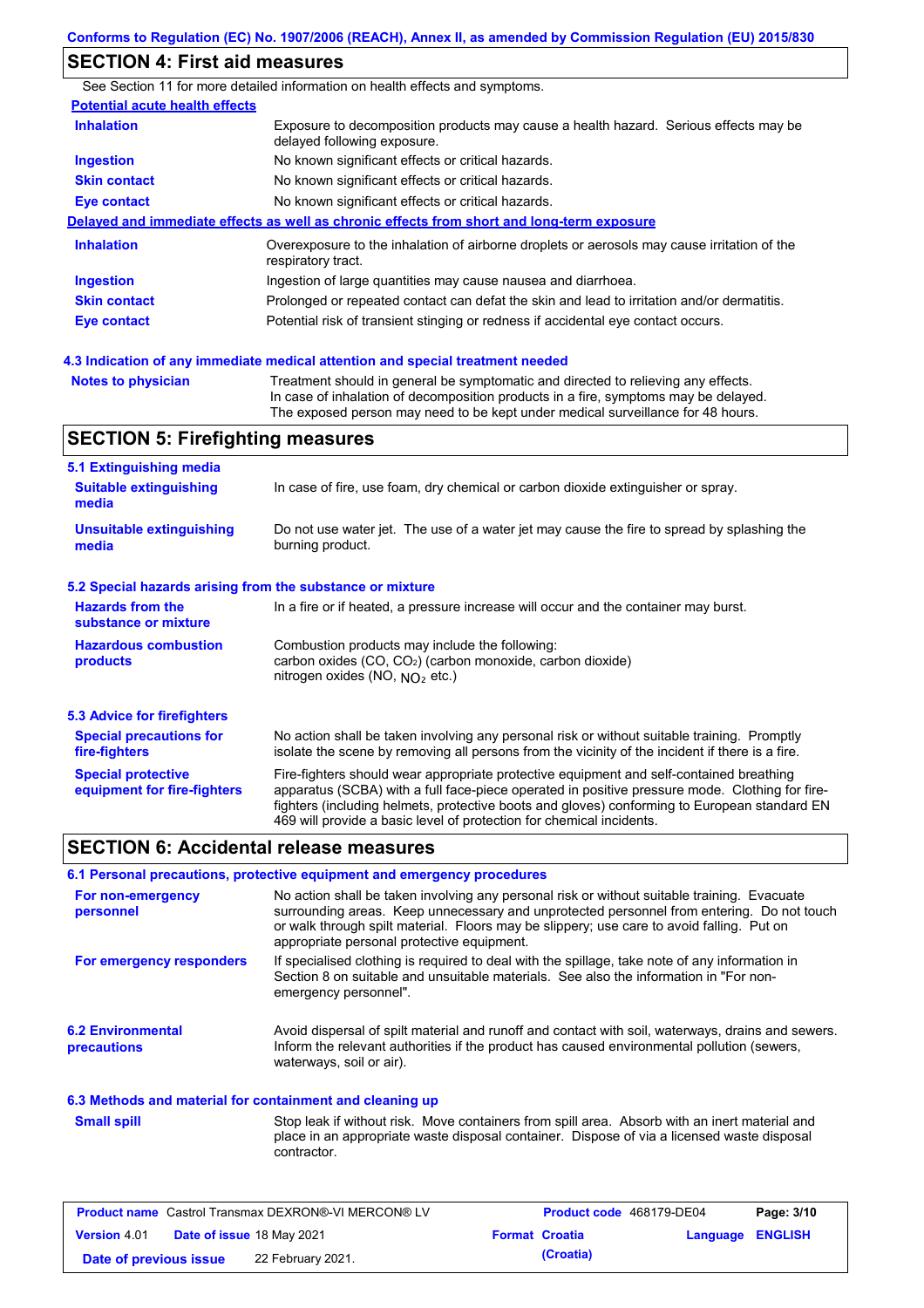## **SECTION 6: Accidental release measures**

| Large spill                               | Stop leak if without risk. Move containers from spill area. Prevent entry into sewers, water<br>courses, basements or confined areas. Contain and collect spillage with non-combustible,<br>absorbent material e.g. sand, earth, vermiculite or diatomaceous earth and place in container<br>for disposal according to local regulations. Dispose of via a licensed waste disposal contractor. |
|-------------------------------------------|------------------------------------------------------------------------------------------------------------------------------------------------------------------------------------------------------------------------------------------------------------------------------------------------------------------------------------------------------------------------------------------------|
| 6.4 Reference to other<br><b>sections</b> | See Section 1 for emergency contact information.<br>See Section 5 for firefighting measures.<br>See Section 8 for information on appropriate personal protective equipment.<br>See Section 12 for environmental precautions.<br>See Section 13 for additional waste treatment information.                                                                                                     |

## **SECTION 7: Handling and storage**

| 7.1 Precautions for safe handling                                             |                                                                                                                                                                                                                                                                                                                                                                                                                                                                                          |
|-------------------------------------------------------------------------------|------------------------------------------------------------------------------------------------------------------------------------------------------------------------------------------------------------------------------------------------------------------------------------------------------------------------------------------------------------------------------------------------------------------------------------------------------------------------------------------|
| <b>Protective measures</b>                                                    | Put on appropriate personal protective equipment.                                                                                                                                                                                                                                                                                                                                                                                                                                        |
| <b>Advice on general</b><br>occupational hygiene                              | Eating, drinking and smoking should be prohibited in areas where this material is handled.<br>stored and processed. Wash thoroughly after handling. Remove contaminated clothing and<br>protective equipment before entering eating areas. See also Section 8 for additional<br>information on hygiene measures.                                                                                                                                                                         |
| <b>7.2 Conditions for safe</b><br>storage, including any<br>incompatibilities | Store in accordance with local requiations. Store in a dry, cool and well-ventilated area, away<br>from incompatible materials (see Section 10). Keep away from heat and direct sunlight. Keep<br>container tightly closed and sealed until ready for use. Containers that have been opened must<br>be carefully resealed and kept upright to prevent leakage. Store and use only in equipment/<br>containers designed for use with this product. Do not store in unlabelled containers. |
| 7.3 Specific end use(s)                                                       |                                                                                                                                                                                                                                                                                                                                                                                                                                                                                          |
| <b>Recommendations</b>                                                        | See section 1.2 and Exposure scenarios in annex, if applicable.                                                                                                                                                                                                                                                                                                                                                                                                                          |

## **SECTION 8: Exposure controls/personal protection**

#### **8.1 Control parameters**

## **Occupational exposure limits**

Whilst specific OELs for certain components may be shown in this section, other components may be present in any mist, vapour or dust produced. Therefore, the specific OELs may not be applicable to the product as a whole and are provided for guidance only.

**Recommended monitoring procedures**

If this product contains ingredients with exposure limits, personal, workplace atmosphere or biological monitoring may be required to determine the effectiveness of the ventilation or other control measures and/or the necessity to use respiratory protective equipment. Reference should be made to monitoring standards, such as the following: European Standard EN 689 (Workplace atmospheres - Guidance for the assessment of exposure by inhalation to chemical agents for comparison with limit values and measurement strategy) European Standard EN 14042 (Workplace atmospheres - Guide for the application and use of procedures for the assessment of exposure to chemical and biological agents) European Standard EN 482 (Workplace atmospheres - General requirements for the performance of procedures for the measurement of chemical agents) Reference to national guidance documents for methods for the determination of hazardous substances will also be required.

#### **Derived No Effect Level**

No DNELs/DMELs available.

#### **Predicted No Effect Concentration**

No PNECs available

## **8.2 Exposure controls**

| <b>Appropriate engineering</b> | Provide exhaust ventilation or other engineering controls to keep the relevant airborne          |
|--------------------------------|--------------------------------------------------------------------------------------------------|
| controls                       | concentrations below their respective occupational exposure limits.                              |
|                                | All activities involving chemicals should be assessed for their risks to health, to ensure       |
|                                | exposures are adequately controlled. Personal protective equipment should only be considered     |
|                                | after other forms of control measures (e.g. engineering controls) have been suitably evaluated.  |
|                                | Personal protective equipment should conform to appropriate standards, be suitable for use, be   |
|                                | kept in good condition and properly maintained.                                                  |
|                                | Your supplier of personal protective equipment should be consulted for advice on selection and   |
|                                | appropriate standards. For further information contact your national organisation for standards. |
|                                | The final choice of protective equipment will depend upon a risk assessment. It is important to  |
|                                | ensure that all items of personal protective equipment are compatible.                           |

### **Individual protection measures**

| <b>Product name</b> Castrol Transmax DEXRON®-VI MERCON® LV |  |                           | <b>Product code</b> 468179-DE04 |                         | Page: 4/10 |
|------------------------------------------------------------|--|---------------------------|---------------------------------|-------------------------|------------|
| <b>Version 4.01</b>                                        |  | Date of issue 18 May 2021 | <b>Format Croatia</b>           | <b>Language ENGLISH</b> |            |
| Date of previous issue                                     |  | 22 February 2021.         | (Croatia)                       |                         |            |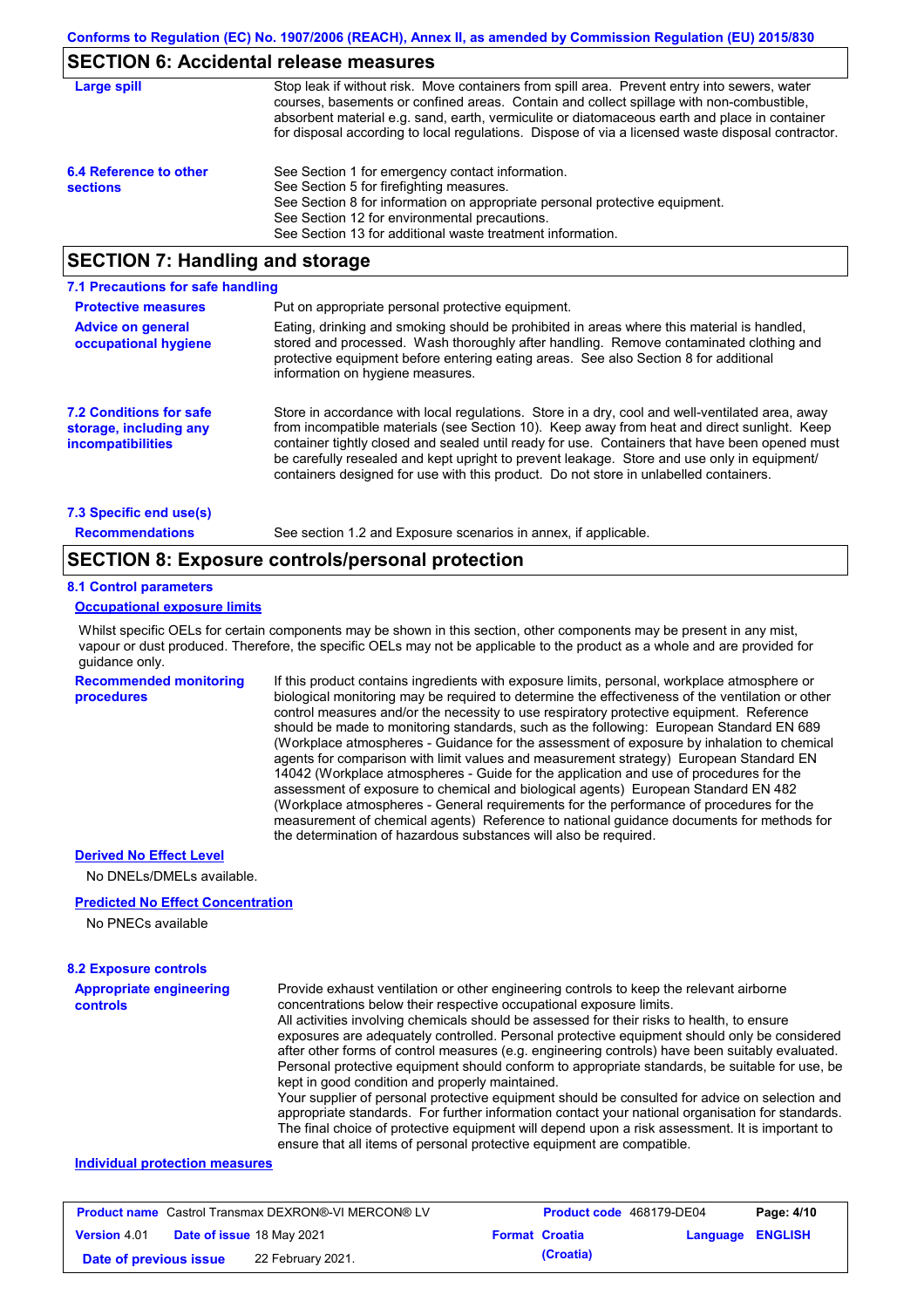# **SECTION 8: Exposure controls/personal protection**

|                               | <b></b>                                                                                                                                                                                                                                                                                                                                                                                                                                                                                                                                                                                                                                           |
|-------------------------------|---------------------------------------------------------------------------------------------------------------------------------------------------------------------------------------------------------------------------------------------------------------------------------------------------------------------------------------------------------------------------------------------------------------------------------------------------------------------------------------------------------------------------------------------------------------------------------------------------------------------------------------------------|
| <b>Hygiene measures</b>       | Wash hands, forearms and face thoroughly after handling chemical products, before eating,<br>smoking and using the lavatory and at the end of the working period. Ensure that eyewash<br>stations and safety showers are close to the workstation location.                                                                                                                                                                                                                                                                                                                                                                                       |
| <b>Respiratory protection</b> | In case of insufficient ventilation, wear suitable respiratory equipment.<br>The correct choice of respiratory protection depends upon the chemicals being handled, the<br>conditions of work and use, and the condition of the respiratory equipment. Safety procedures<br>should be developed for each intended application. Respiratory protection equipment should<br>therefore be chosen in consultation with the supplier/manufacturer and with a full assessment<br>of the working conditions.                                                                                                                                             |
| <b>Eye/face protection</b>    | Safety glasses with side shields.                                                                                                                                                                                                                                                                                                                                                                                                                                                                                                                                                                                                                 |
| <b>Skin protection</b>        |                                                                                                                                                                                                                                                                                                                                                                                                                                                                                                                                                                                                                                                   |
| <b>Hand protection</b>        | <b>General Information:</b>                                                                                                                                                                                                                                                                                                                                                                                                                                                                                                                                                                                                                       |
|                               | Because specific work environments and material handling practices vary, safety procedures<br>should be developed for each intended application. The correct choice of protective gloves<br>depends upon the chemicals being handled, and the conditions of work and use. Most gloves<br>provide protection for only a limited time before they must be discarded and replaced (even the<br>best chemically resistant gloves will break down after repeated chemical exposures).                                                                                                                                                                  |
|                               | Gloves should be chosen in consultation with the supplier / manufacturer and taking account of<br>a full assessment of the working conditions.                                                                                                                                                                                                                                                                                                                                                                                                                                                                                                    |
|                               | Recommended: Nitrile gloves.<br><b>Breakthrough time:</b>                                                                                                                                                                                                                                                                                                                                                                                                                                                                                                                                                                                         |
|                               | Breakthrough time data are generated by glove manufacturers under laboratory test conditions<br>and represent how long a glove can be expected to provide effective permeation resistance. It<br>is important when following breakthrough time recommendations that actual workplace<br>conditions are taken into account. Always consult with your glove supplier for up-to-date<br>technical information on breakthrough times for the recommended glove type.<br>Our recommendations on the selection of gloves are as follows:                                                                                                                |
|                               | Continuous contact:                                                                                                                                                                                                                                                                                                                                                                                                                                                                                                                                                                                                                               |
|                               | Gloves with a minimum breakthrough time of 240 minutes, or >480 minutes if suitable gloves<br>can be obtained.<br>If suitable gloves are not available to offer that level of protection, gloves with shorter<br>breakthrough times may be acceptable as long as appropriate glove maintenance and<br>replacement regimes are determined and adhered to.                                                                                                                                                                                                                                                                                          |
|                               | Short-term / splash protection:                                                                                                                                                                                                                                                                                                                                                                                                                                                                                                                                                                                                                   |
|                               | Recommended breakthrough times as above.<br>It is recognised that for short-term, transient exposures, gloves with shorter breakthrough times<br>may commonly be used. Therefore, appropriate maintenance and replacement regimes must<br>be determined and rigorously followed.                                                                                                                                                                                                                                                                                                                                                                  |
|                               | <b>Glove Thickness:</b>                                                                                                                                                                                                                                                                                                                                                                                                                                                                                                                                                                                                                           |
|                               | For general applications, we recommend gloves with a thickness typically greater than 0.35 mm.                                                                                                                                                                                                                                                                                                                                                                                                                                                                                                                                                    |
|                               | It should be emphasised that glove thickness is not necessarily a good predictor of glove<br>resistance to a specific chemical, as the permeation efficiency of the glove will be dependent<br>on the exact composition of the glove material. Therefore, glove selection should also be based<br>on consideration of the task requirements and knowledge of breakthrough times.<br>Glove thickness may also vary depending on the glove manufacturer, the glove type and the<br>glove model. Therefore, the manufacturers' technical data should always be taken into account<br>to ensure selection of the most appropriate glove for the task. |
|                               | Note: Depending on the activity being conducted, gloves of varying thickness may be required<br>for specific tasks. For example:                                                                                                                                                                                                                                                                                                                                                                                                                                                                                                                  |
|                               | • Thinner gloves (down to 0.1 mm or less) may be required where a high degree of manual<br>dexterity is needed. However, these gloves are only likely to give short duration protection and<br>would normally be just for single use applications, then disposed of.                                                                                                                                                                                                                                                                                                                                                                              |
|                               | • Thicker gloves (up to 3 mm or more) may be required where there is a mechanical (as well<br>as a chemical) risk i.e. where there is abrasion or puncture potential.                                                                                                                                                                                                                                                                                                                                                                                                                                                                             |
|                               |                                                                                                                                                                                                                                                                                                                                                                                                                                                                                                                                                                                                                                                   |

|                        |                                  | <b>Product name</b> Castrol Transmax DEXRON®-VI MERCON® LV | Product code 468179-DE04 |                         | Page: 5/10 |
|------------------------|----------------------------------|------------------------------------------------------------|--------------------------|-------------------------|------------|
| <b>Version 4.01</b>    | <b>Date of issue 18 May 2021</b> |                                                            | <b>Format Croatia</b>    | <b>Language ENGLISH</b> |            |
| Date of previous issue |                                  | 22 February 2021.                                          | (Croatia)                |                         |            |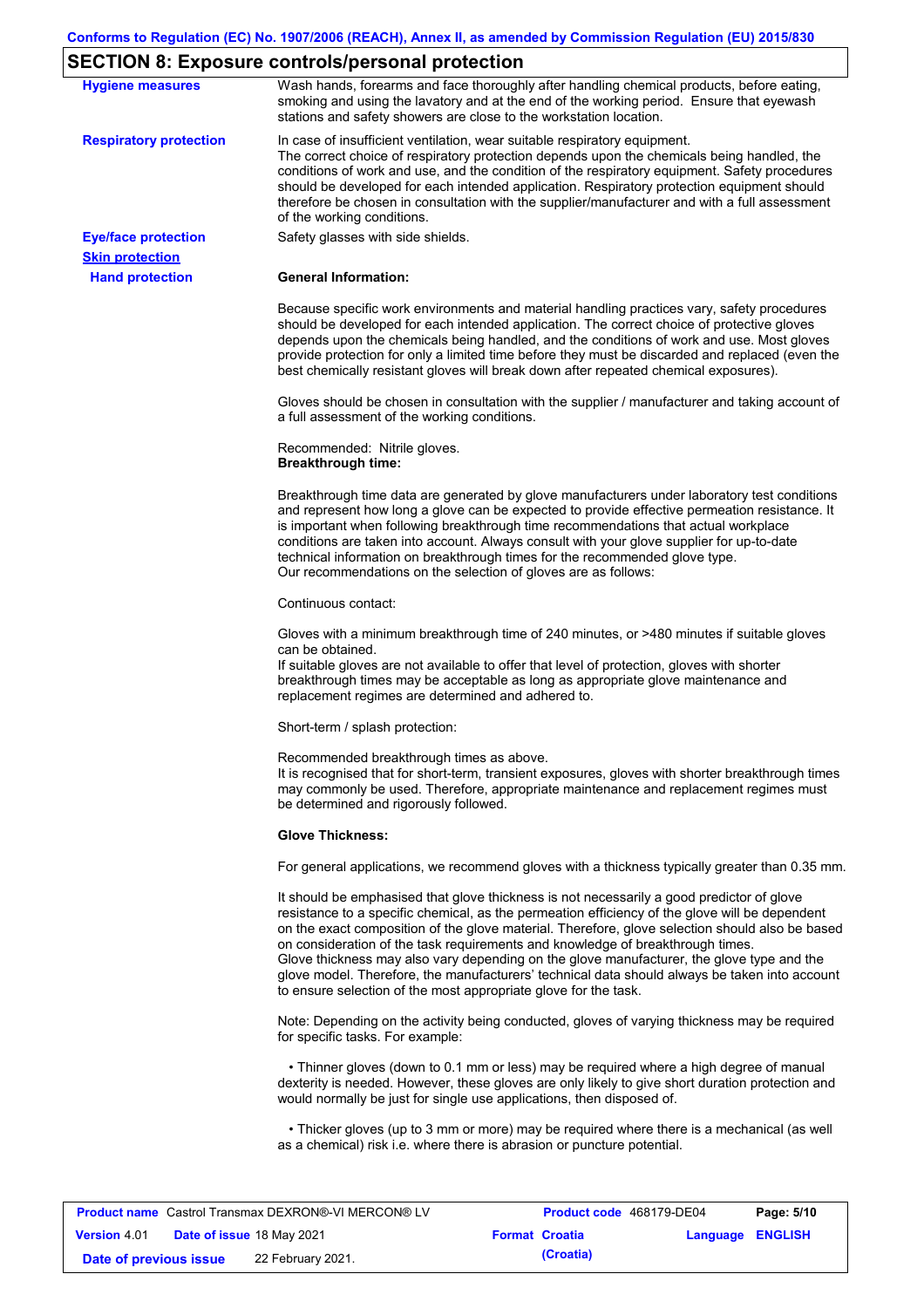# **SECTION 8: Exposure controls/personal protection**

| <b>Skin and body</b>                      | Use of protective clothing is good industrial practice.<br>Personal protective equipment for the body should be selected based on the task being<br>performed and the risks involved and should be approved by a specialist before handling this<br>product.<br>Cotton or polyester/cotton overalls will only provide protection against light superficial<br>contamination that will not soak through to the skin. Overalls should be laundered on a regular<br>basis. When the risk of skin exposure is high (e.g. when cleaning up spillages or if there is a<br>risk of splashing) then chemical resistant aprons and/or impervious chemical suits and boots<br>will be required. |
|-------------------------------------------|---------------------------------------------------------------------------------------------------------------------------------------------------------------------------------------------------------------------------------------------------------------------------------------------------------------------------------------------------------------------------------------------------------------------------------------------------------------------------------------------------------------------------------------------------------------------------------------------------------------------------------------------------------------------------------------|
| <b>Refer to standards:</b>                | Respiratory protection: EN 529<br>Gloves: EN 420, EN 374<br>Eye protection: EN 166<br>Filtering half-mask: EN 149<br>Filtering half-mask with valve: EN 405<br>Half-mask: EN 140 plus filter<br>Full-face mask: EN 136 plus filter<br>Particulate filters: EN 143<br>Gas/combined filters: EN 14387                                                                                                                                                                                                                                                                                                                                                                                   |
| <b>Environmental exposure</b><br>controls | Emissions from ventilation or work process equipment should be checked to ensure they<br>comply with the requirements of environmental protection legislation. In some cases, fume<br>scrubbers, filters or engineering modifications to the process equipment will be necessary to<br>reduce emissions to acceptable levels.                                                                                                                                                                                                                                                                                                                                                         |

# **SECTION 9: Physical and chemical properties**

## **9.1 Information on basic physical and chemical properties**

| <b>Appearance</b>                                      |                                                                                                                               |
|--------------------------------------------------------|-------------------------------------------------------------------------------------------------------------------------------|
| <b>Physical state</b>                                  | Liquid.                                                                                                                       |
| <b>Colour</b>                                          | Red.                                                                                                                          |
| <b>Odour</b>                                           | Not available.                                                                                                                |
| <b>Odour threshold</b>                                 | Not available.                                                                                                                |
| pH                                                     | Not applicable.                                                                                                               |
| <b>Melting point/freezing point</b>                    | Not available.                                                                                                                |
| Initial boiling point and boiling<br>range             | Not available.                                                                                                                |
| <b>Pour point</b>                                      | $-51 °C$                                                                                                                      |
| <b>Flash point</b>                                     | Open cup: >180°C (>356°F) [Cleveland.]                                                                                        |
| <b>Evaporation rate</b>                                | Not available                                                                                                                 |
| <b>Flammability (solid, gas)</b>                       | Not available.                                                                                                                |
| <b>Upper/lower flammability or</b><br>explosive limits | Not available.                                                                                                                |
| <b>Vapour pressure</b>                                 | Not available.                                                                                                                |
| <b>Vapour density</b>                                  | Not available.                                                                                                                |
| <b>Relative density</b>                                | Not available.                                                                                                                |
| <b>Density</b>                                         | <1000 kg/m <sup>3</sup> (<1 g/cm <sup>3</sup> ) at 15 <sup>°</sup> C                                                          |
| Solubility(ies)                                        | insoluble in water.                                                                                                           |
| <b>Partition coefficient: n-octanol/</b><br>water      | Not available.                                                                                                                |
| <b>Auto-ignition temperature</b>                       | Not available.                                                                                                                |
| <b>Decomposition temperature</b>                       | Not available.                                                                                                                |
| <b>Viscosity</b>                                       | Kinematic: 29.48 mm <sup>2</sup> /s (29.48 cSt) at 40 $\degree$ C<br>Kinematic: 5.916 mm <sup>2</sup> /s (5.916 cSt) at 100°C |
| <b>Explosive properties</b>                            | Not available.                                                                                                                |
| <b>Oxidising properties</b>                            | Not available.                                                                                                                |

### **9.2 Other information**

No additional information.

|                        | <b>Product name</b> Castrol Transmax DEXRON®-VI MERCON® LV | <b>Product code</b> 468179-DE04 |                         | Page: 6/10 |
|------------------------|------------------------------------------------------------|---------------------------------|-------------------------|------------|
| <b>Version 4.01</b>    | Date of issue 18 May 2021                                  | <b>Format Croatia</b>           | <b>Language ENGLISH</b> |            |
| Date of previous issue | 22 February 2021.                                          | (Croatia)                       |                         |            |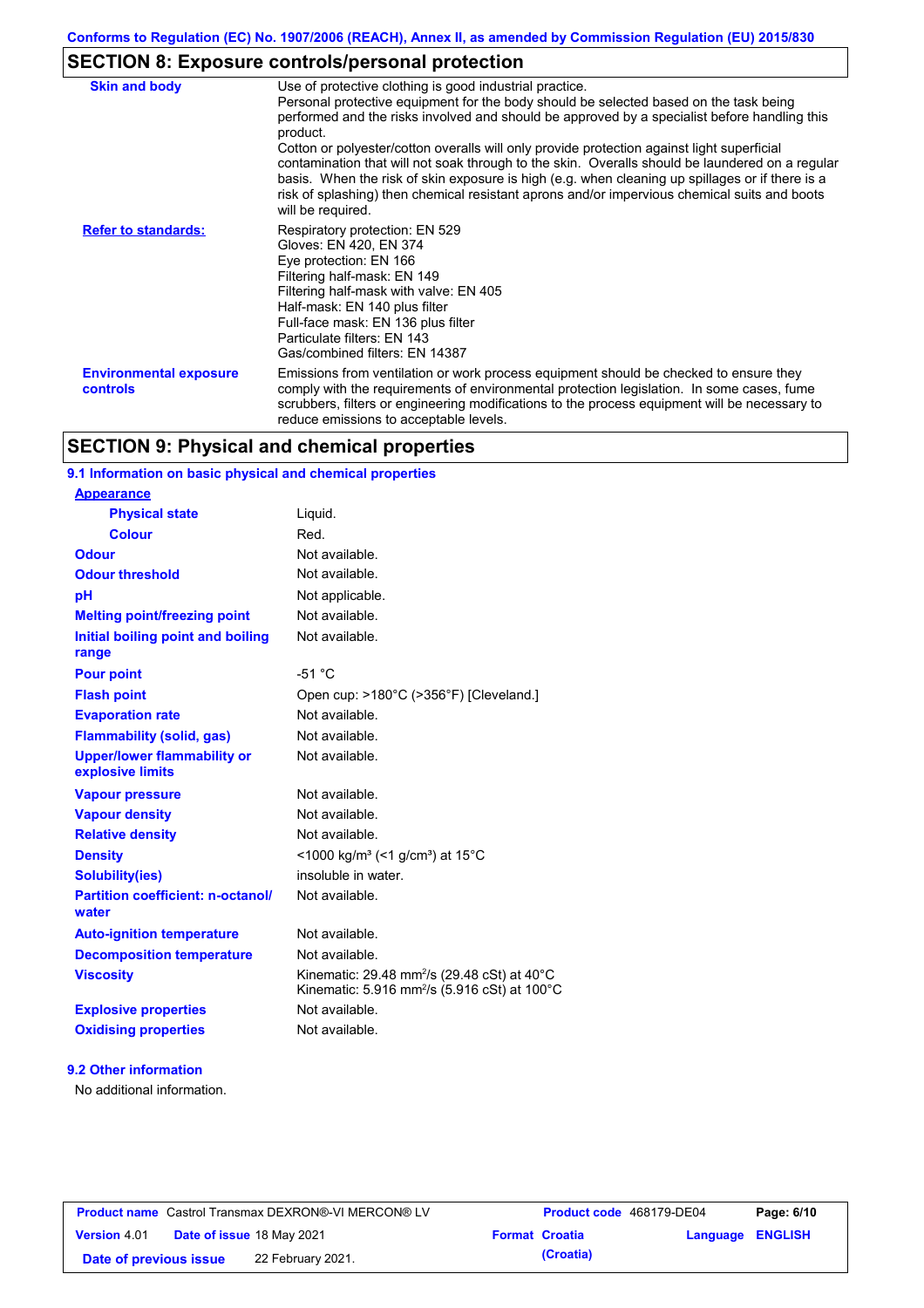| <b>SECTION 10: Stability and reactivity</b>       |                                                                                                                                                                         |  |  |
|---------------------------------------------------|-------------------------------------------------------------------------------------------------------------------------------------------------------------------------|--|--|
| <b>10.1 Reactivity</b>                            | No specific test data available for this product. Refer to Conditions to avoid and Incompatible<br>materials for additional information.                                |  |  |
| <b>10.2 Chemical stability</b>                    | The product is stable.                                                                                                                                                  |  |  |
| <b>10.3 Possibility of</b><br>hazardous reactions | Under normal conditions of storage and use, hazardous reactions will not occur.<br>Under normal conditions of storage and use, hazardous polymerisation will not occur. |  |  |
| <b>10.4 Conditions to avoid</b>                   | Avoid all possible sources of ignition (spark or flame).                                                                                                                |  |  |
| <b>10.5 Incompatible materials</b>                | No specific data.                                                                                                                                                       |  |  |
| <b>10.6 Hazardous</b><br>decomposition products   | Under normal conditions of storage and use, hazardous decomposition products should not be<br>produced.                                                                 |  |  |

# **SECTION 11: Toxicological information**

| 11.1 Information on toxicological effects |                                                                                                                             |
|-------------------------------------------|-----------------------------------------------------------------------------------------------------------------------------|
| <b>Acute toxicity estimates</b>           |                                                                                                                             |
| Not available.                            |                                                                                                                             |
| <b>Information on likely</b>              | Routes of entry anticipated: Dermal, Inhalation.                                                                            |
| routes of exposure                        |                                                                                                                             |
| <b>Potential acute health effects</b>     |                                                                                                                             |
| <b>Inhalation</b>                         | Exposure to decomposition products may cause a health hazard. Serious effects may be<br>delayed following exposure.         |
| <b>Ingestion</b>                          | No known significant effects or critical hazards.                                                                           |
| <b>Skin contact</b>                       | No known significant effects or critical hazards.                                                                           |
| <b>Eye contact</b>                        | No known significant effects or critical hazards.                                                                           |
|                                           | Symptoms related to the physical, chemical and toxicological characteristics                                                |
| <b>Inhalation</b>                         | May be harmful by inhalation if exposure to vapour, mists or fumes resulting from thermal<br>decomposition products occurs. |
| <b>Ingestion</b>                          | No specific data.                                                                                                           |
| <b>Skin contact</b>                       | No specific data.                                                                                                           |
| <b>Eye contact</b>                        | No specific data.                                                                                                           |
|                                           | Delayed and immediate effects as well as chronic effects from short and long-term exposure                                  |
| <b>Inhalation</b>                         | Overexposure to the inhalation of airborne droplets or aerosols may cause irritation of the<br>respiratory tract.           |
| <b>Ingestion</b>                          | Ingestion of large quantities may cause nausea and diarrhoea.                                                               |
| <b>Skin contact</b>                       | Prolonged or repeated contact can defat the skin and lead to irritation and/or dermatitis.                                  |
| <b>Eye contact</b>                        | Potential risk of transient stinging or redness if accidental eye contact occurs.                                           |
| <b>Potential chronic health effects</b>   |                                                                                                                             |
| <b>General</b>                            | No known significant effects or critical hazards.                                                                           |
| <b>Carcinogenicity</b>                    | No known significant effects or critical hazards.                                                                           |
| <b>Mutagenicity</b>                       | No known significant effects or critical hazards.                                                                           |
| <b>Developmental effects</b>              | No known significant effects or critical hazards.                                                                           |
| <b>Fertility effects</b>                  | No known significant effects or critical hazards.                                                                           |

# **SECTION 12: Ecological information**

| <b>12.1 Toxicity</b>         |                                                                                                             |
|------------------------------|-------------------------------------------------------------------------------------------------------------|
| <b>Environmental hazards</b> | Not classified as dangerous                                                                                 |
|                              | Based on data available for this or related materials. Product not classified for environmental<br>effects. |

### **12.2 Persistence and degradability**

Expected to be biodegradable.

### **12.3 Bioaccumulative potential**

This product is not expected to bioaccumulate through food chains in the environment.

|                        | <b>Product name</b> Castrol Transmax DEXRON®-VI MERCON® LV | Product code 468179-DE04 |                  | Page: 7/10 |
|------------------------|------------------------------------------------------------|--------------------------|------------------|------------|
| <b>Version 4.01</b>    | Date of issue 18 May 2021                                  | <b>Format Croatia</b>    | Language ENGLISH |            |
| Date of previous issue | 22 February 2021.                                          | (Croatia)                |                  |            |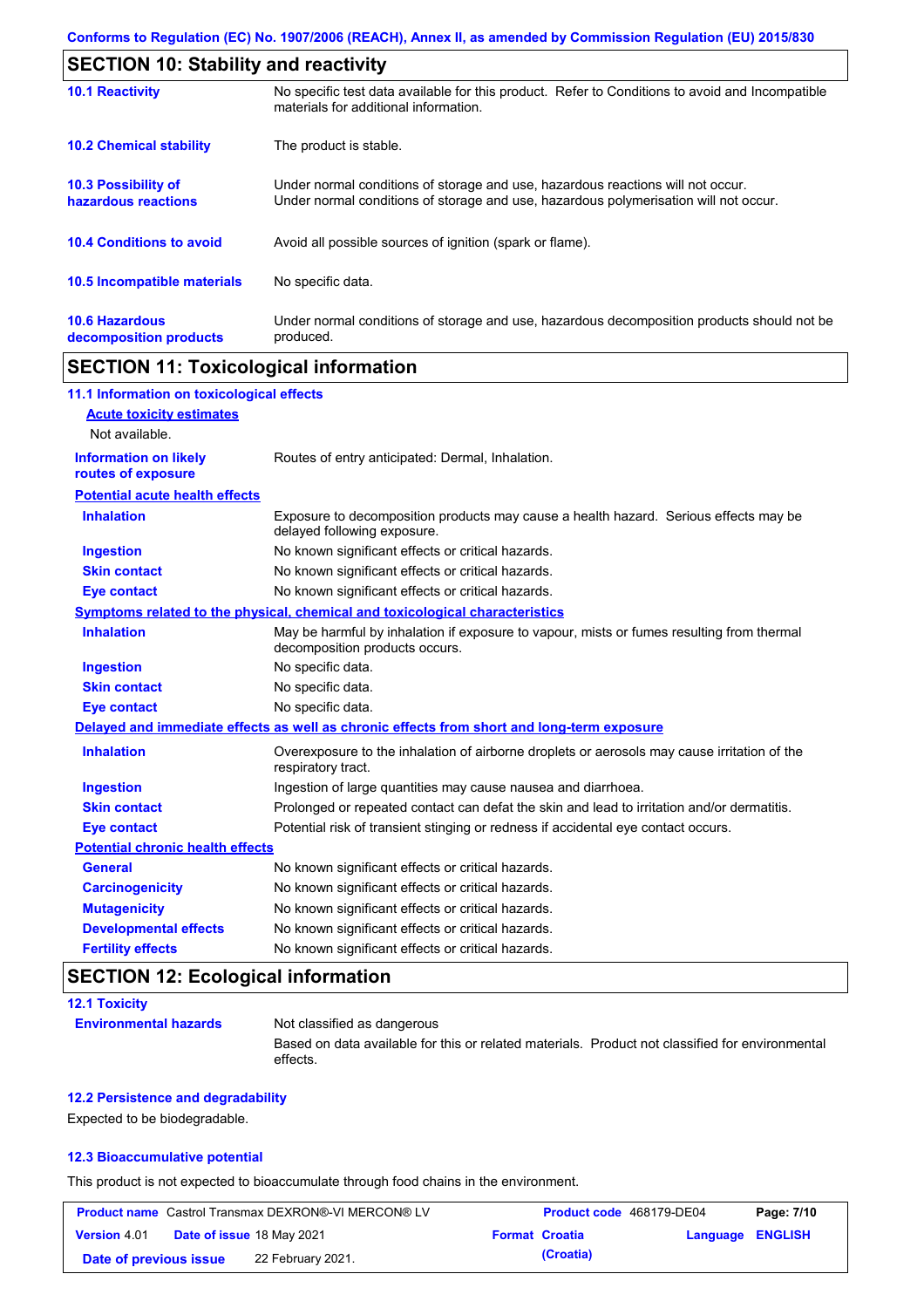# **SECTION 12: Ecological information**

| <b>12.4 Mobility in soil</b>                                  |                                                                      |
|---------------------------------------------------------------|----------------------------------------------------------------------|
| <b>Soil/water partition</b><br>coefficient (K <sub>oc</sub> ) | Not available.                                                       |
| <b>Mobility</b>                                               | Spillages may penetrate the soil causing ground water contamination. |

#### **12.5 Results of PBT and vPvB assessment**

Product does not meet the criteria for PBT or vPvB according to Regulation (EC) No. 1907/2006, Annex XIII.

| 12.6 Other adverse effects          |                                                                                                                           |
|-------------------------------------|---------------------------------------------------------------------------------------------------------------------------|
| <b>Other ecological information</b> | Spills may form a film on water surfaces causing physical damage to organisms. Oxygen<br>transfer could also be impaired. |
|                                     |                                                                                                                           |

## **SECTION 13: Disposal considerations**

## **13.1 Waste treatment methods**

```
Product
```
**Methods of disposal**

Where possible, arrange for product to be recycled. Dispose of via an authorised person/ licensed waste disposal contractor in accordance with local regulations.

### **Hazardous waste Wes.**

**European waste catalogue (EWC)**

| Waste code | <b>Waste designation</b>                                        |
|------------|-----------------------------------------------------------------|
| 13 02 05*  | mineral-based non-chlorinated engine, gear and lubricating oils |

However, deviation from the intended use and/or the presence of any potential contaminants may require an alternative waste disposal code to be assigned by the end user.

### **Packaging**

| <b>Methods of disposal</b> | Where possible, arrange for product to be recycled. Dispose of via an authorised person/<br>licensed waste disposal contractor in accordance with local regulations.                                                                    |
|----------------------------|-----------------------------------------------------------------------------------------------------------------------------------------------------------------------------------------------------------------------------------------|
| <b>Special precautions</b> | This material and its container must be disposed of in a safe way. Empty containers or liners<br>may retain some product residues. Avoid dispersal of spilt material and runoff and contact with<br>soil, waterways, drains and sewers. |
| <b>References</b>          | Commission 2014/955/EU<br>Directive 2008/98/EC                                                                                                                                                                                          |

# **SECTION 14: Transport information**

|                                           | <b>ADR/RID</b> | <b>ADN</b>     | <b>IMDG</b>    | <b>IATA</b>    |
|-------------------------------------------|----------------|----------------|----------------|----------------|
| 14.1 UN number                            | Not regulated. | Not regulated. | Not regulated. | Not regulated. |
| 14.2 UN proper<br>shipping name           |                |                | -              |                |
| <b>14.3 Transport</b><br>hazard class(es) |                |                | -              |                |
| 14.4 Packing<br>group                     |                |                |                |                |
| 14.5<br><b>Environmental</b><br>hazards   | No.            | No.            | No.            | No.            |
| <b>Additional</b><br><b>information</b>   |                |                |                |                |

**14.6 Special precautions for user** Not available.

| <b>14.7 Transport in bulk</b> |  |
|-------------------------------|--|
| according to IMO              |  |
| instruments                   |  |

Not available.

| <b>Product name</b> Castrol Transmax DEXRON®-VI MERCON® LV |  | <b>Product code</b> 468179-DE04  |  | Page: 8/10            |                  |  |
|------------------------------------------------------------|--|----------------------------------|--|-----------------------|------------------|--|
| <b>Version 4.01</b>                                        |  | <b>Date of issue 18 May 2021</b> |  | <b>Format Croatia</b> | Language ENGLISH |  |
| Date of previous issue                                     |  | 22 February 2021.                |  | (Croatia)             |                  |  |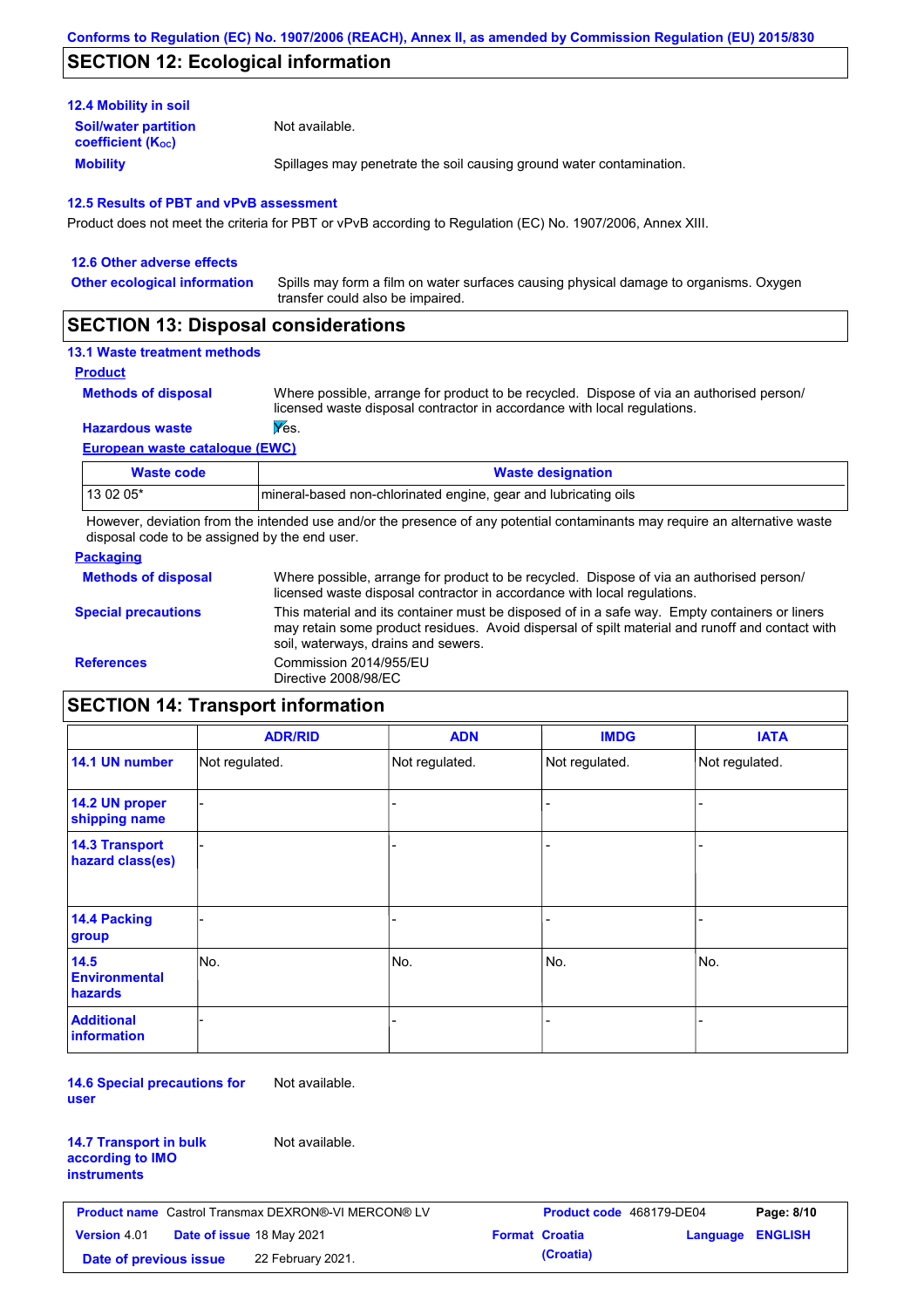## **SECTION 15: Regulatory information**

|                                                                                                                                                          | 15.1 Safety, health and environmental regulations/legislation specific for the substance or mixture                            |
|----------------------------------------------------------------------------------------------------------------------------------------------------------|--------------------------------------------------------------------------------------------------------------------------------|
| EU Regulation (EC) No. 1907/2006 (REACH)                                                                                                                 |                                                                                                                                |
| <b>Annex XIV - List of substances subject to authorisation</b>                                                                                           |                                                                                                                                |
| <b>Annex XIV</b>                                                                                                                                         |                                                                                                                                |
| None of the components are listed.                                                                                                                       |                                                                                                                                |
| <b>Substances of very high concern</b>                                                                                                                   |                                                                                                                                |
| None of the components are listed.                                                                                                                       |                                                                                                                                |
| EU Regulation (EC) No. 1907/2006 (REACH)                                                                                                                 |                                                                                                                                |
| <b>Annex XVII - Restrictions</b><br>on the manufacture,<br>placing on the market<br>and use of certain<br>dangerous substances,<br>mixtures and articles | Not applicable.                                                                                                                |
| <b>Other regulations</b>                                                                                                                                 |                                                                                                                                |
| <b>REACH Status</b>                                                                                                                                      | The company, as identified in Section 1, sells this product in the EU in compliance with the<br>current requirements of REACH. |
| <b>United States inventory</b><br>(TSCA 8b)                                                                                                              | All components are active or exempted.                                                                                         |
| <b>Australia inventory (AICS)</b>                                                                                                                        | At least one component is not listed.                                                                                          |
| <b>Canada inventory</b>                                                                                                                                  | At least one component is not listed in DSL but all such components are listed in NDSL.                                        |
| <b>China inventory (IECSC)</b>                                                                                                                           | All components are listed or exempted.                                                                                         |
| <b>Japan inventory (ENCS)</b>                                                                                                                            | At least one component is not listed.                                                                                          |
| <b>Korea inventory (KECI)</b>                                                                                                                            | At least one component is not listed.                                                                                          |
| <b>Philippines inventory</b><br>(PICCS)                                                                                                                  | All components are listed or exempted.                                                                                         |
| <b>Taiwan Chemical</b><br><b>Substances Inventory</b><br>(TCSI)                                                                                          | All components are listed or exempted.                                                                                         |
| Ozone depleting substances (1005/2009/EU)<br>Not listed.                                                                                                 |                                                                                                                                |
| Prior Informed Consent (PIC) (649/2012/EU)<br>Not listed.                                                                                                |                                                                                                                                |
| <b>EU - Water framework directive - Priority substances</b><br>None of the components are listed.                                                        |                                                                                                                                |
| <b>Seveso Directive</b>                                                                                                                                  |                                                                                                                                |
| This product is not controlled under the Seveso Directive.                                                                                               |                                                                                                                                |

| <b>15.2 Chemical safety</b> | A Chemical Safety Assessment has been carried out for one or more of the substances within  |
|-----------------------------|---------------------------------------------------------------------------------------------|
| assessment                  | this mixture. A Chemical Safety Assessment has not been carried out for the mixture itself. |

# **SECTION 16: Other information**

| <b>Abbreviations and acronyms</b>                          | ADN = European Provisions concerning the International Carriage of Dangerous Goods by<br>Inland Waterway<br>ADR = The European Agreement concerning the International Carriage of Dangerous Goods by<br>Road<br>$ATE = Acute Toxicity Estimate$<br><b>BCF</b> = Bioconcentration Factor<br>CAS = Chemical Abstracts Service                                                                                                  |  |                       |                                 |                |  |
|------------------------------------------------------------|------------------------------------------------------------------------------------------------------------------------------------------------------------------------------------------------------------------------------------------------------------------------------------------------------------------------------------------------------------------------------------------------------------------------------|--|-----------------------|---------------------------------|----------------|--|
|                                                            | CLP = Classification, Labelling and Packaging Regulation [Regulation (EC) No. 1272/2008]<br>CSA = Chemical Safety Assessment<br>CSR = Chemical Safety Report<br>DMEL = Derived Minimal Effect Level<br>DNEL = Derived No Effect Level<br>EINECS = European Inventory of Existing Commercial chemical Substances<br>ES = Exposure Scenario<br>EUH statement = CLP-specific Hazard statement<br>EWC = European Waste Catalogue |  |                       |                                 |                |  |
|                                                            | GHS = Globally Harmonized System of Classification and Labelling of Chemicals                                                                                                                                                                                                                                                                                                                                                |  |                       |                                 |                |  |
| <b>Product name</b> Castrol Transmax DEXRON®-VI MERCON® LV |                                                                                                                                                                                                                                                                                                                                                                                                                              |  |                       | <b>Product code</b> 468179-DE04 | Page: 9/10     |  |
| <b>Version 4.01</b><br><b>Date of issue 18 May 2021</b>    |                                                                                                                                                                                                                                                                                                                                                                                                                              |  | <b>Format Croatia</b> | Language                        | <b>ENGLISH</b> |  |

**Date of previous issue 22 February 2021. (Croatia) (Croatia)**